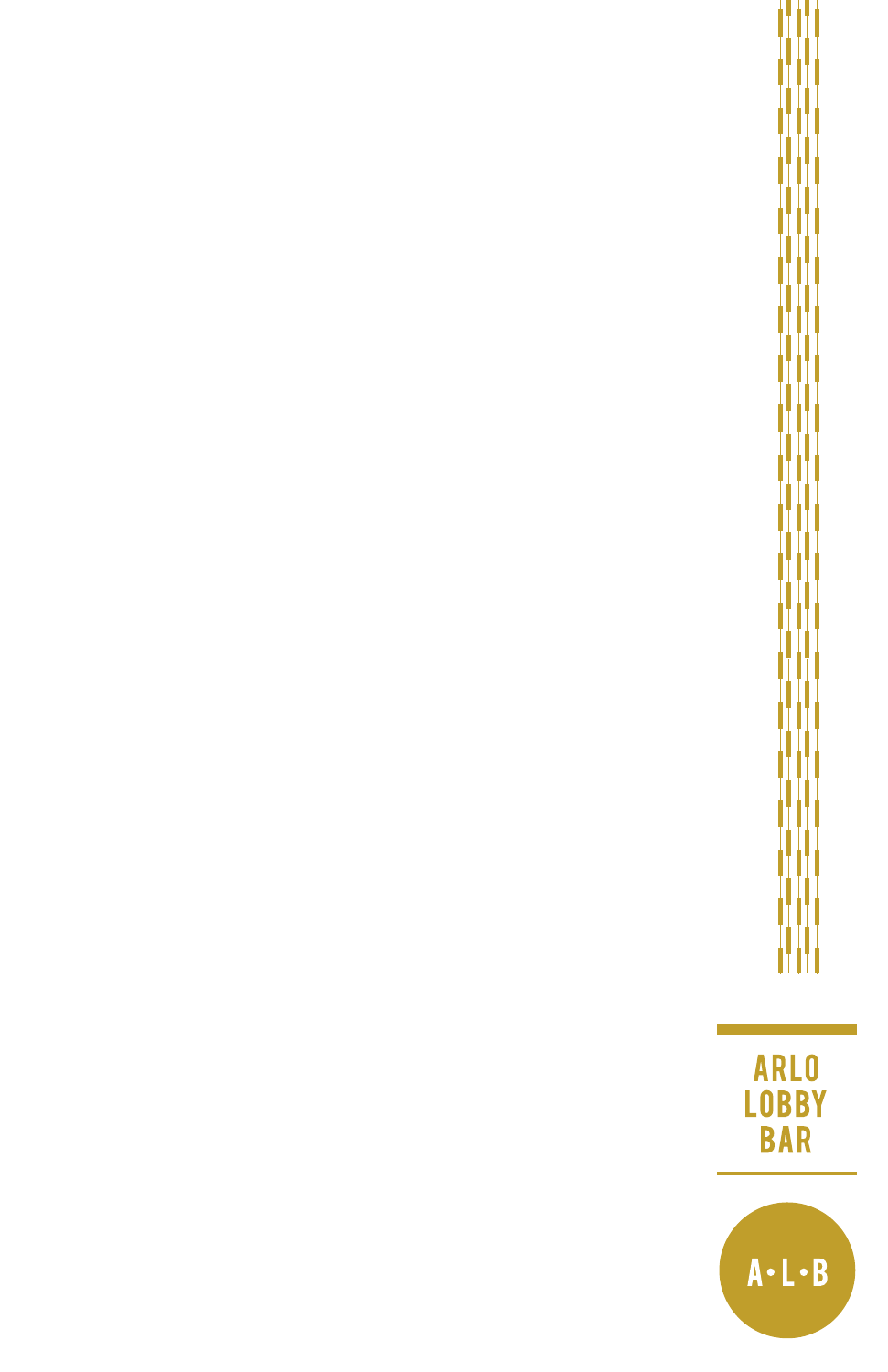

## ARLO EVERYWHERE

ALL AT 16

### ARLO COLLINS

HENDRICK'S GIN, CUCUMBER, THYME, BLACK PEPPER, LIME, CLUB SODA

### ARLO MARGARITA

DEL MAGUEY VIDA MEZCAL, GRAPEFRUIT, ROSEMARY, HABANERO, LIME

## WAKE UP CALL

JACK DANIEL'S RYE WHISKEY, GINGER, PASSIONFRUIT, PEDRO JIMENEZ SHERRY, LEMON, CLUB SODA

#### ARLO OLD FASHIONED

OLD FORESTER BOURBON, FLOODWALL APPLE BRANDY, FIG, MAPLE, ANGOSTURA & ORANGE BITTERS

### HIBISCUS & SAGE HIGHBALL

ABSOLUT VODKA, HIBISCUS, POMEGRANATE, SAGE, LIME, SPARKLING WINE

#### BEER

#### ALL AT 8

**HEINEKEN LIGHT, 4.2% HOLLAND, NL**

**HEINEKEN LAGER, 5%, HOLLAND, NL**

**HEINEKEN 0.0, 0% HOLLAND, NL (N.A)**

**ANGRY ORCHARD UNFILTERED CIDER, 6%, WALDEN, NY**

**BROOKLYN BREWERY POST ROAD PUMPKIN ALE, 5%, BROOKLYN NY**

**CONEY ISLAND MERMAID PILSNER, 5.2%, BROOKLYN, NY**

**21ST AMENDMENT BREW FREE! OR DIE I.P.A., 7% SAN FRANCISCO, CA**

**21ST AMENDMENT FIRESIDE CHAT 7.9%, SAN FRANCISCO, CA**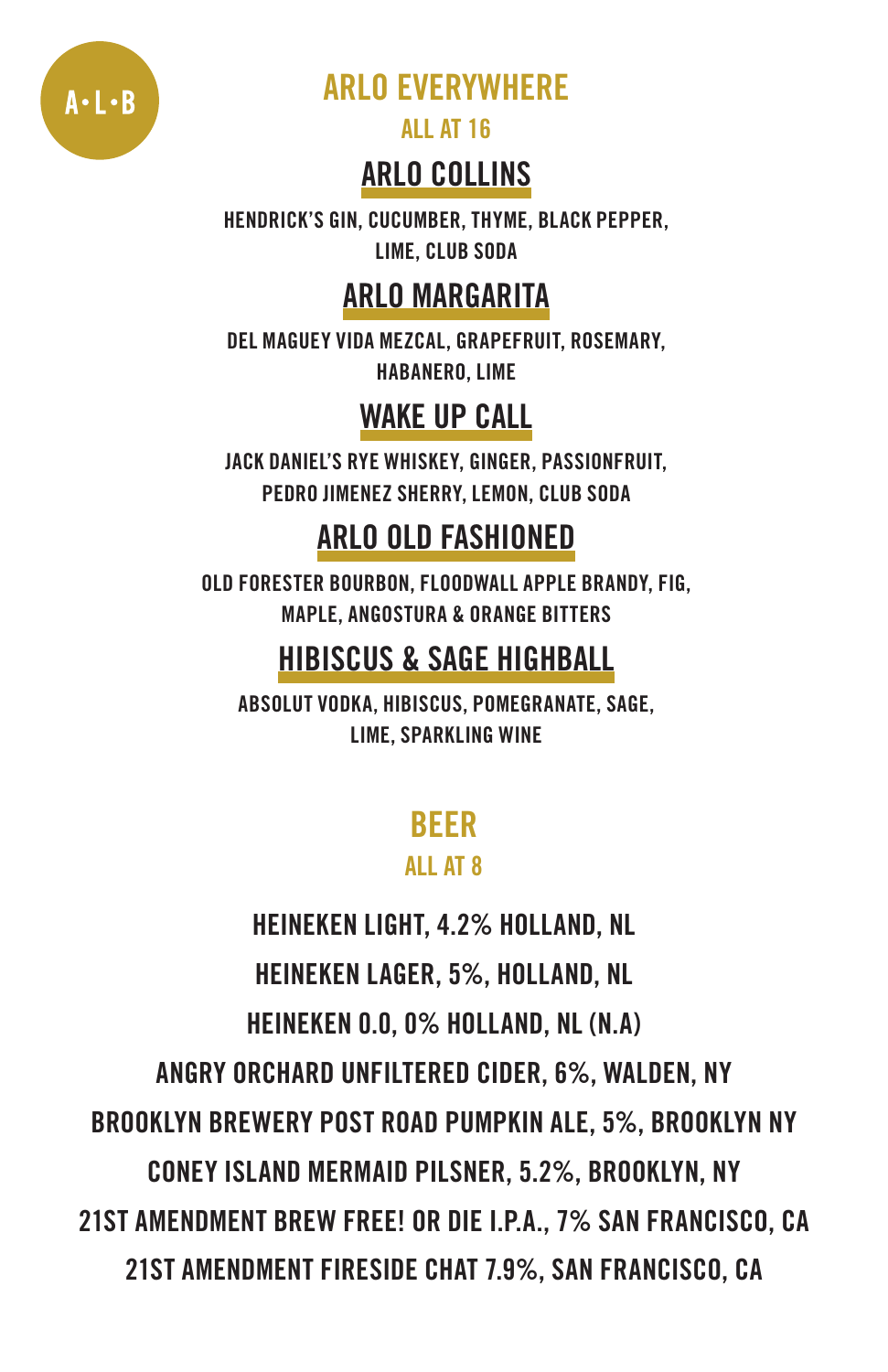**NEW YORK INSPIRED**

ALL AT 16

#### INSTAGRAM MODEL

HERRADURA REPOSADO TEQUILA, I.P.A CORDIAL, CLEMENTINE, LIME, SPARKLING WINE

## ITALIAN ICE

PLYMOUTH GIN, EL GOBERNADOR PISCO, ITALICUS ROSOLIO DI BERGAMOTTO, CLEMENTINE, EARL GREY, LIME

## ILLEGAL POKER GAME

ABSOLUT ELYX VODKA, LYCHEE, THAI CHILE, GINGER, KALAMANASI, SHISO, LIME

#### COLUMBIA STUDENT

WOODFORD RESERVE BOURBON WHISKEY, AMONTILLADO SHERRY, BLUEBERRY, CLOVE, COCONUT, ANGOSTURA BITTERS

#### **SEASONAL**

ALL AT 16

### CARAMEL & PEAR SOUR

AVION REPOSADO TEQUILA, PEAR, CARAMEL, LEMON

### HAY RIDE

THE BOTANIST GIN, TOASTED PUMPKIN SEED, CREME DE CACAO, LEMON

#### **SNOWBIRD**

FLOR DE CANA RUM, BANANA, VANILLA, CINNAMON, KEY LIME

#### OAXACAN MILK PUNCH

DEL MAGUEY CHICHICAPA MEZCAL, WRAY & NEPHEW OVERPROOF RUM, CHAI, CREAM

#### MATCHA COLADA

JAMESON STOUT CASKMATES, MONKEY SHOULDER SCOTCH, COCONUT, MATCHA, PINEAPPLE, CARDAMOM

## BIG APPLE

HUDSON RYE WHISKEY, ROASTED APPLE, SPICED PEAR, WALNUT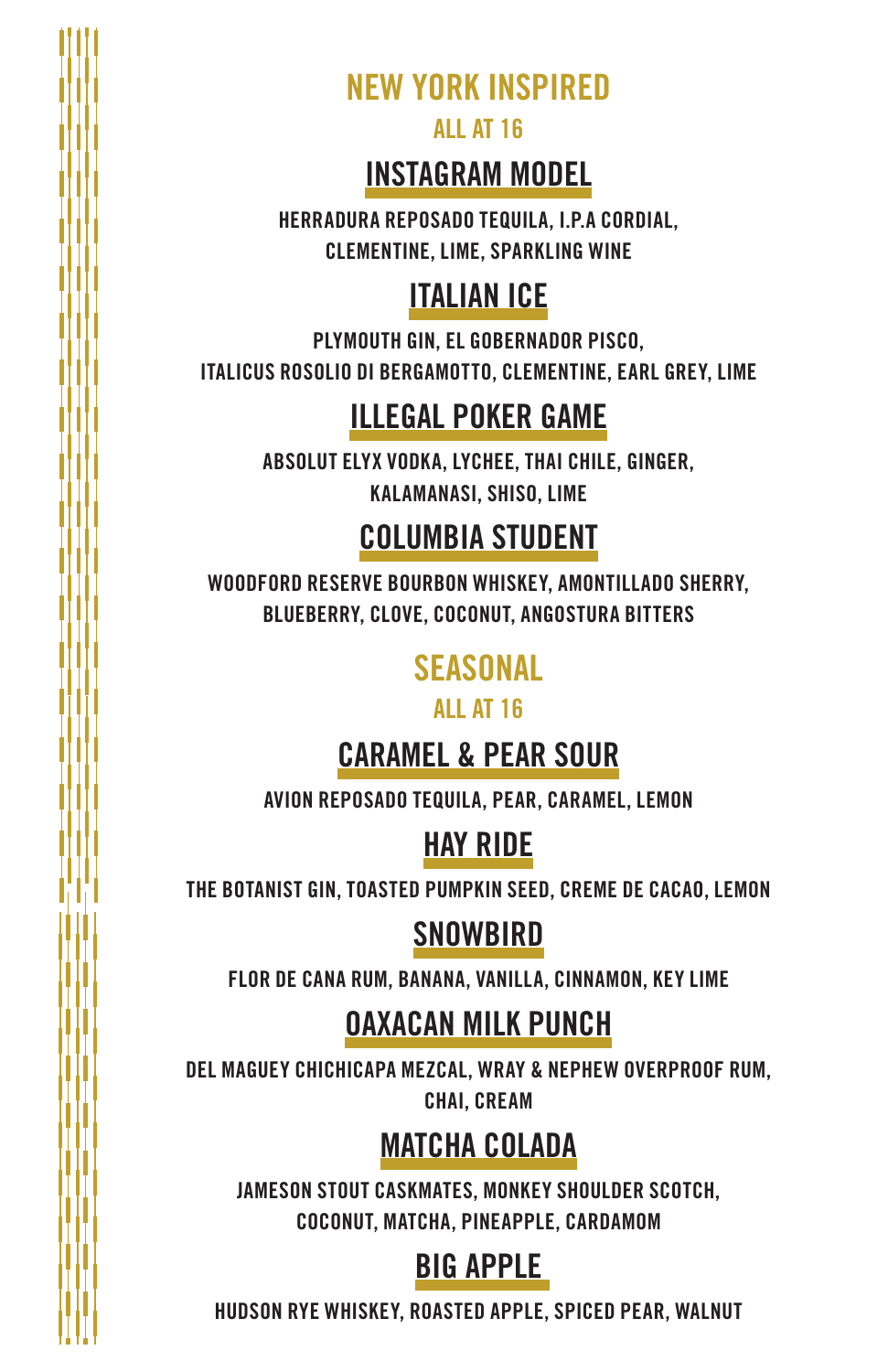

| <b>CHAMPAGNE &amp; SPARKLING</b>                             |    | <b>GL BTL</b> |
|--------------------------------------------------------------|----|---------------|
| LA MARCA, PROSÉCCO, VENETO, ITALY, NV                        | 14 | 54            |
| COL DE' SALICI, BRUT ROSÉ, VENETO, NV                        | 14 | 54            |
| PIPER-HEIDSIECK, BRUT, CHAMPAGNE, FRANCE, NV                 | 28 | 108           |
| CHARDONNAY, GRUET SAUVAGE, NEW MEXICO, NV                    |    | 76            |
| PINOT BLANC, LIEB CELLARS, LONG ISLAND, NEW YORK, '13        |    | 80            |
| VERMENTINO, MAMACITA, WILLAMETTE VALLEY, OREGON, '17         |    | 92            |
| MUMM CUVEE M, MUMM NAPA VALLEY, CALIFORNIA, NV               |    | 106           |
| PINOT MEUNIER, PINDAR CUVEE RARE, LONG ISLAND, NEW YORK, '10 |    | 108           |
| ROSÉ BLEND, SUITABLY STUNNING, LONG ISLAND, NEW YORK, '16    |    | 110           |
| VEUVE CLIQUOT, BRUT, CHAMPAGNE, FRANCE, NV                   |    | 170           |
| MOET & CHANDON, BRUT, CHAMPAGNE, FRANCE, NV                  |    | 180           |
| RUINART, BRUT ROSÉ, REIMS, FRANCE, NV                        |    | 180           |
| PIPER-HEIDSIECK, RARE BRUT, CHAMPAGNE, FRANCE, '02           |    | 475           |
| LOUIS ROEDERER, BRUT CRISTAL, CHAMPAGNE, FRANCE, '06         |    | 600           |
| DOM PERIGNON, BRUT, CHAMPAGNE, FRANCE, '04                   |    | 650           |
| DOM PERIGNON, BRUT ROSÉ, CHAMPAGNE, FRANCE, '04              |    | 850           |
| DOM PERIGNON, BRUT ROSÉ MAGNUM, CHAMPAGNE, FRANCE. '04       |    | 1500          |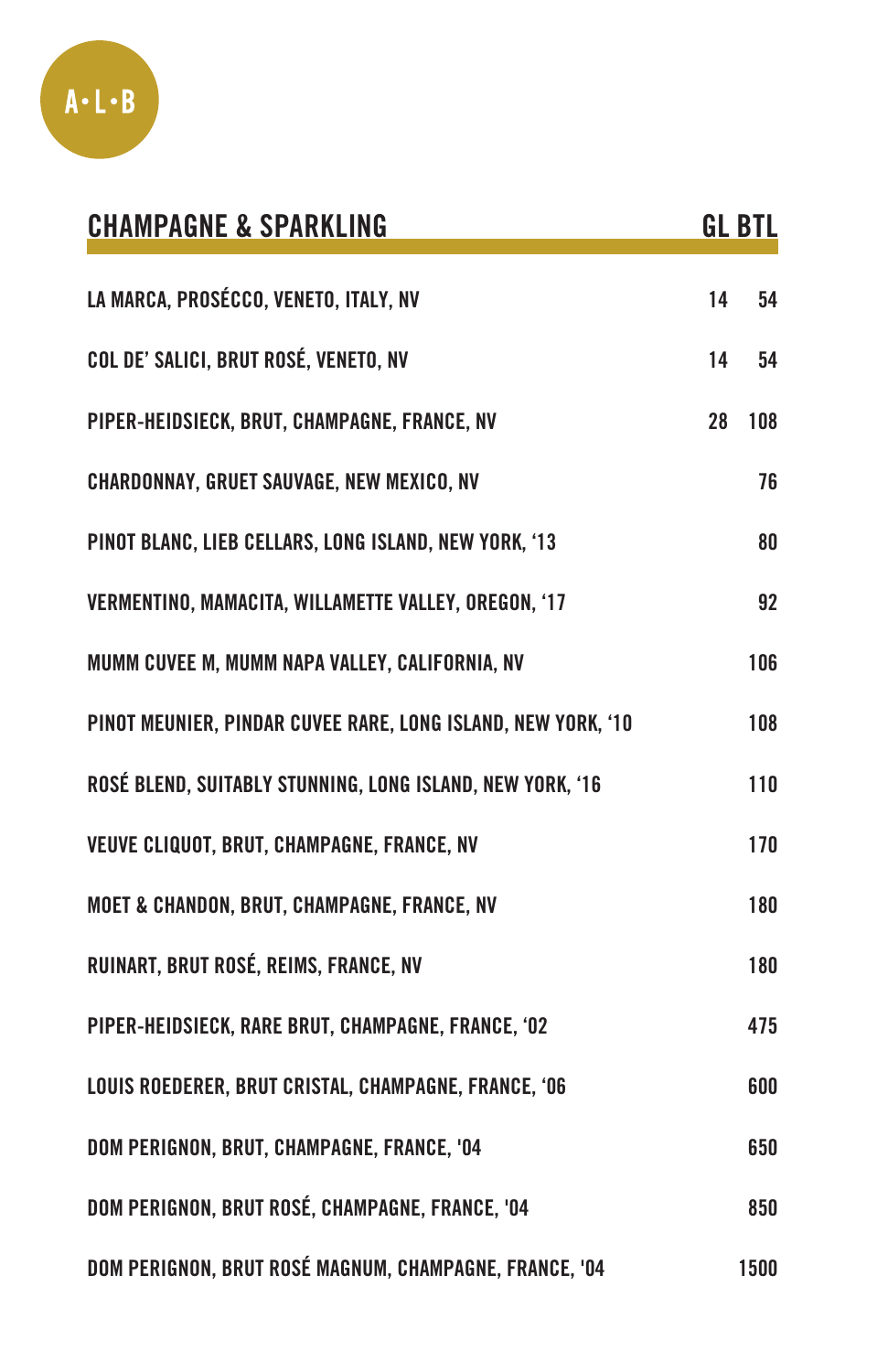| <b>WHITE</b>                                                      |    | <b>GL BTL</b> |
|-------------------------------------------------------------------|----|---------------|
| <b>CHARDONNAY, TANGLEY OAKS, CALIFORNIA, '17</b>                  | 12 | 46            |
| SAUVIGNON BLANC, PROPHECY, NEW ZEALAND, '18                       | 14 | 54            |
| <b>CHARDONNAY, DAVIS BYNUM, SONOMA COUNTY, CALIFORNIA, '15</b>    | 16 | 62            |
| PINOT GRIGIO, TERLATO, FRIULI COLLI ORIENTALI, ITALY, '16         | 18 | 70            |
| VIGNOLES, KEUKA LAKE VINEYARDS, FINGER LAKES, NEW YORK, '17       |    | 64            |
| WHITE BLEND, DAY WINES, WILLAMETTE VALLEY, OREGON, '17            |    | 76            |
| ALBARINO, RANSOM, EOLA-AMITY HILLS, OREGON, '17                   |    | 78            |
| GEWURZTRAMINER, OVUM, SINCE I FELL IN LOVE WITH YOU, OREGON, '16  |    | 82            |
| SAUVIGNON BLANC, STOLPMAN VINEYARDS, CALIFORNIA,'18               |    | 82            |
| <b>CHARDONNAY, MATANZAS CREEK, BENNETT VALLEY, CALIFORNIA,'16</b> |    | 88            |
| RIESLING, BLOOMER CREEK, FINGER LAKES, NEW YORK, '15              |    | 90            |
| SAUVIGNON BLANC, FORTRESS, NORTH COAST, CALIFORNIA, '17           |    | 96            |
| ROUSSANNE, STOLPMAN VINEYARDS, BALLARD CANYON, CALIFORNIA, '16    |    | 82            |
| VIOGNIER, TEARS OF VULCAN, WILLAMETTE VALLEY, OREGON, '17         |    | 96            |
| SAUVIGNON BLANC, BLANK STARE, RUSSIAN RIVER, CALIFORNIA, '17      |    | 110           |
| RIESLING, TATOMER KICK-ON RANCH, SANTA BARBERA, CALIFORNIA, '16   |    | 120           |

| nncŕ |  | --<br>СI. |
|------|--|-----------|
|      |  |           |

| M.CHAPOUTIER, CÔTES DU RHONE, BELLERUCHE, FRANCE, '17     | 14 | 54  |
|-----------------------------------------------------------|----|-----|
| FLEUR DE MER, CÔTES DE PROVENCE, FRANCE, '17              | 18 | 70  |
| FLEUR DE MER MAGNUM, CÔTES DE PROVENCE, FRANCE, '17       |    | 130 |
| GAMAY NOIR, BONE JOLLY, EL DORADO COUNTY, CALIFORNIA, '17 |    | 64  |
| MIRIVAL, CÔTES DE PROVENCE, FRANCE, '17                   |    | 90  |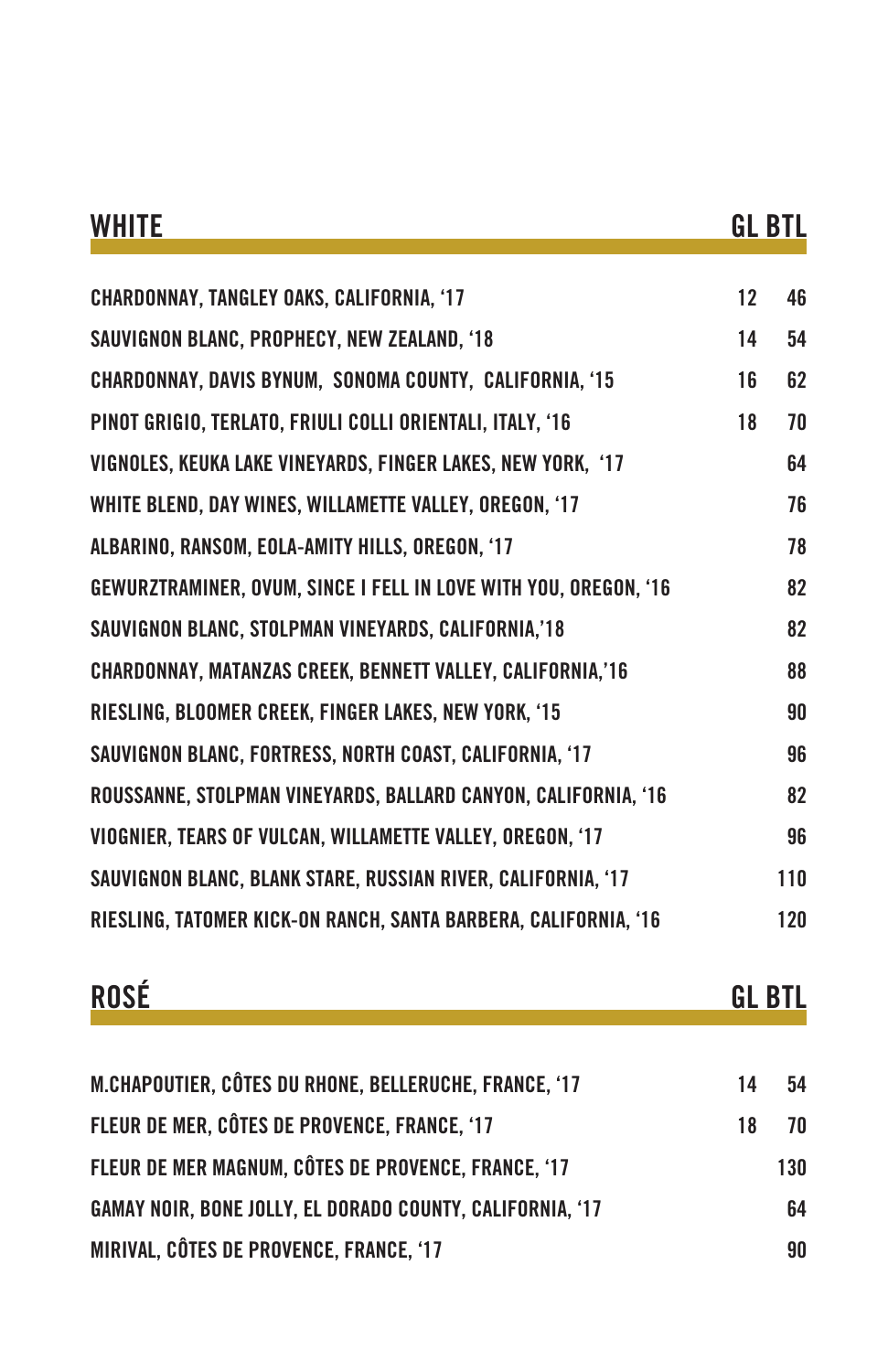

| RED                                                                  |    | <b>GL BTL</b> |
|----------------------------------------------------------------------|----|---------------|
| <b>CABERNET SAUVIGNON, MERF, COLUMBIA VALLEY, WASHINGTON, '15</b>    | 12 | 46            |
| PINOT NOIR, CARMEL ROAD, MONTEREY COUNTY, CALIFORNIA, '16            | 14 | 54            |
| MERLOT, RODNEY STRONG, SONOMA COUNTY, CALIFORNIA, '14                | 16 | 60            |
| SYRAH, THE PUNDIT, COLUMBIA VALLEY, WASHINGTON, '14                  | 18 | 70            |
| <b>CABERNET FRANC, PINDAR, LONG ISLAND, NEW YORK '14</b>             |    | 58            |
| TEMPRANILLO, VARIOUS LOCATIONS, CALIFORNIA, '17                      |    | 64            |
| <b>CABERNET SAUVIGNON, GROUND EFFECT, SANTA YNEZ, CALIFORNIA '16</b> |    | 76            |
| MOURVEDRE, LA CLARIN FARM, EL DORADO, CALIFORNIA, '17                |    | 80            |
| SYRAH, KOENIG VINEYARDS, SNAKE RIVER VALLEY, IDAHO, '15              |    | 88            |
| DOLCETTO, PALMINA, SANTA BARBARA COUNTY, CALIFORNIA '14              |    | 90            |
| ZINFANDEL, SKY VINEYARDS, MT. VEEDER, NAPA, CALIFORNIA, '13          |    | 100           |
| SANGIOVESE, LOVE YOU BUNCHES, BALLARD CANYON, CALIFORNIA, '17        |    | 100           |
| CARIGNANE, CALDER WINE COMPANY, MENDOCINO, CALIFORNIA, '15           |    | 100           |
| PINOT NOIR, ORIN SWIFT, SLANDER, SONOMA, CALIFORNIA, '16             |    | 110           |
| PINOT NOIR, DAY WINES, WILLAMETTE VALLEY, OREGON, '17                |    | 134           |
| ZINFANDEL, ORIN SWIFT, EIGHT YEARS IN THE DESERT, CALIFORNIA, '17    |    | 130           |
| ZINFANDEL, RATTLESNAKE, MOUNT PEAK VINEYARDS, CALIFORNIA, '14        |    | 150           |
| CABERNET SAUVIGNON, MONDAVI RESERVE, NAPA, CALIFORNIA, '12           |    | 200           |
| CABERNET SAUVIGNON, STAGS LEAP 'CASK 23', NAPA, CALIFORNIA, '12      |    | 300           |
| <b>CABERNET SAUVIGNON, OPUS ONE, OAKVILLE, CALIFORNIA, '13</b>       |    | 350           |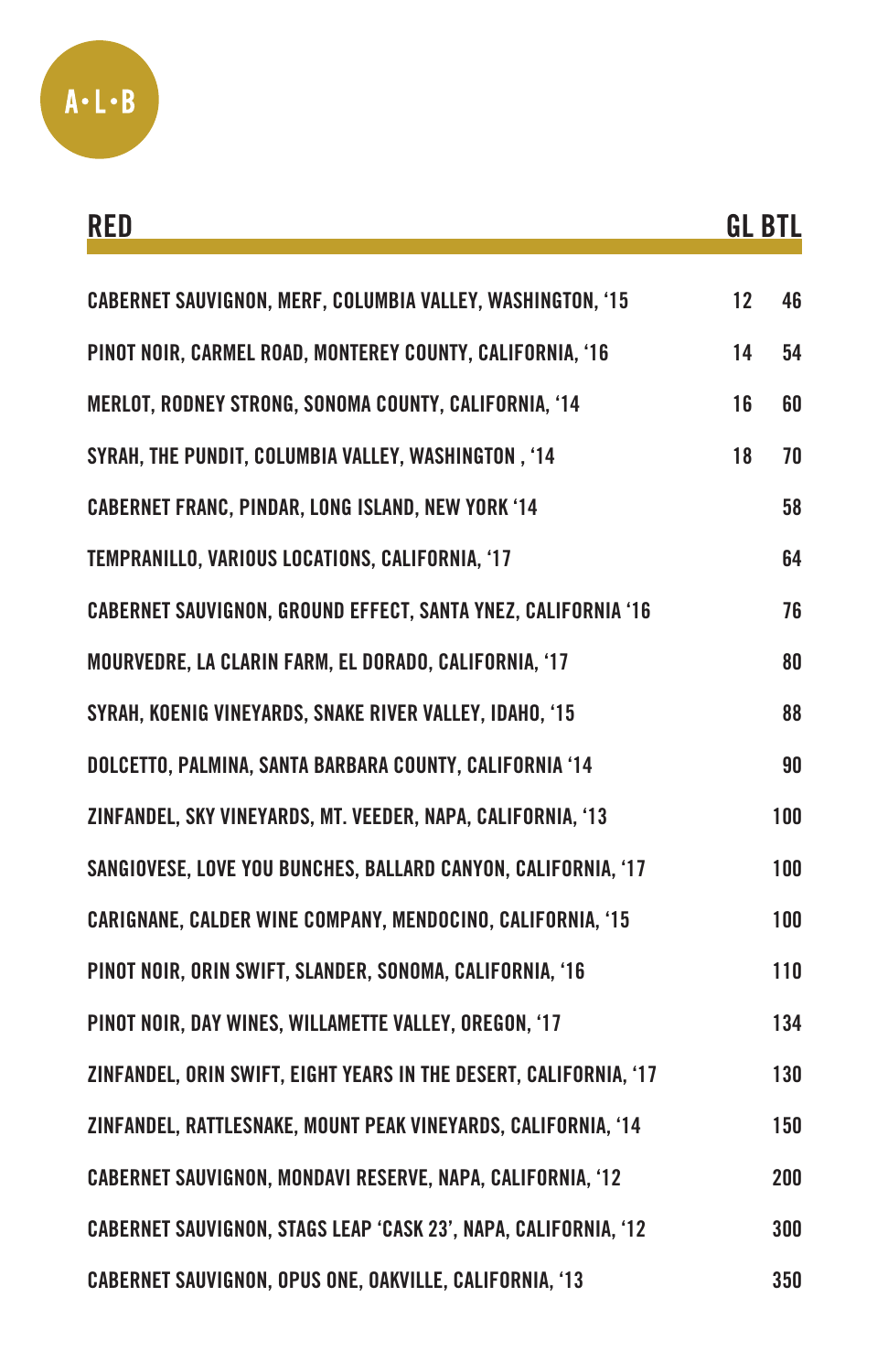ARLO<br>LOBBY<br>BAR

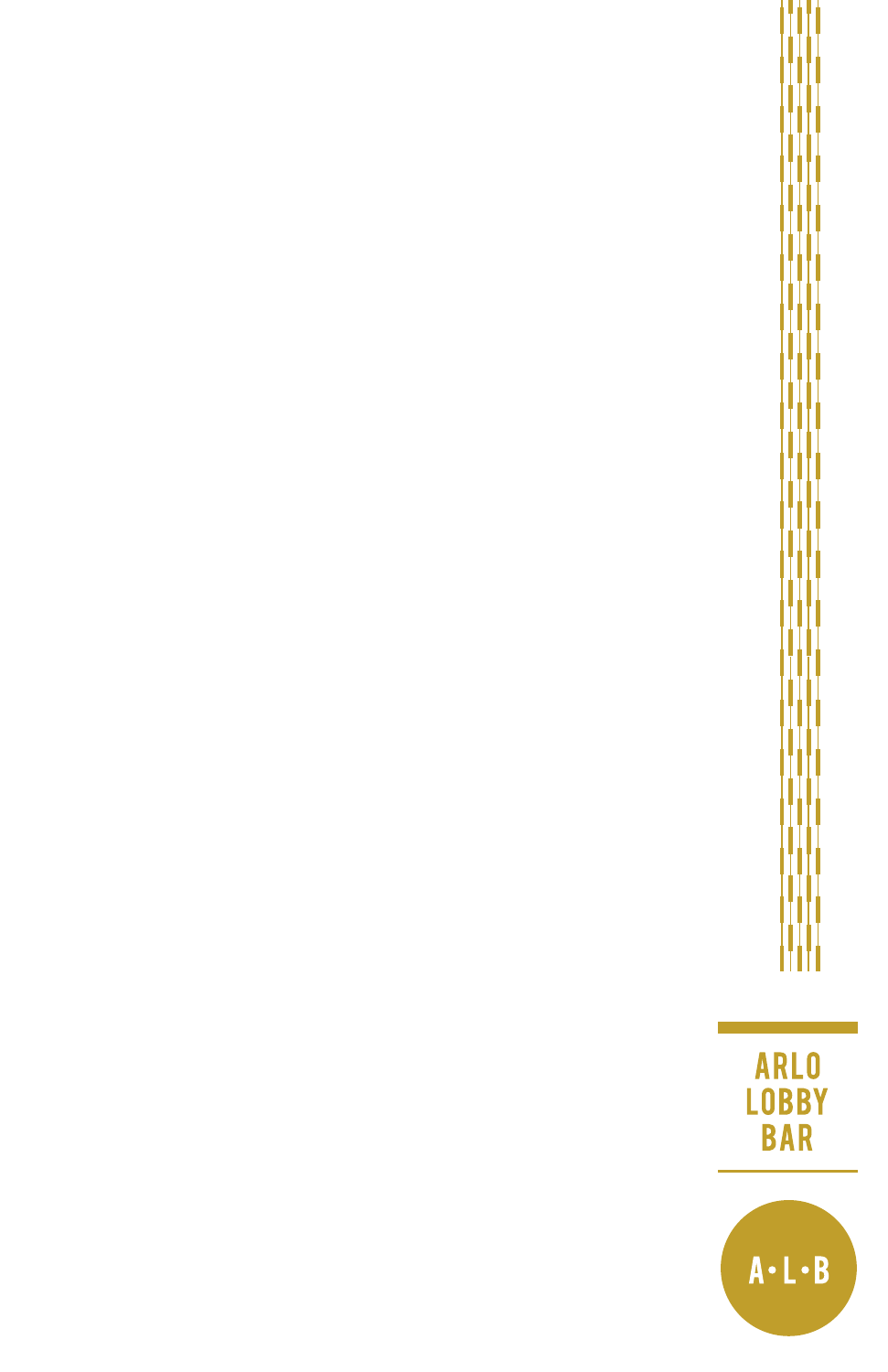

#### RAW BAR

| 18 |
|----|
| 18 |
| 14 |
| 14 |
| 16 |
| 18 |
| 19 |
|    |

## **BITES**

| <b>MARINATED OLIVES &amp; CANDIED NUTS GF VG</b>          | 10 |
|-----------------------------------------------------------|----|
| <b>CRISPY ARTICHOKE &amp; STUFFED OLIVES v</b>            | 10 |
| <b>BACON WRAPPED DEVILED EGGS, ARTICHOKES, PAPRIKA GF</b> | 10 |
| <b>MEZZE PLATTER, HOUSE MADE NAAN BREAD V</b>             | 14 |
| <b>GRILLED CHICKEN WINGS, SPICY RANCH, CELERY GF</b>      | 15 |
| TOMATO & MOZZARELLA PIZZA, BASIL, PARMESAN V              | 20 |
| PROSCIUTTO PIZZA, FIG, BRIE, HONEY                        | 22 |
| 'NDUJA SAUSAGE PIZZA, RICOTTA, BACON, PEPPERONCINI        | 22 |

# VEGETABLES

| <b>ROASTED CAULIFLOWER, HUMMUS, FRESH HERBS, VG GF</b>       | 14 |
|--------------------------------------------------------------|----|
| <b>GARDEN ROOT VEGETABLES, QUINOA, ACACAI HONEY V GF</b>     | 14 |
| <b>RAINBOW CARROTS, VANILLA GLAZED, CANDIED WALNUTS V GF</b> | 14 |

## **SANDWICHES**

**All served with house cut fries and coleslaw** 

| <b>HOT CHICKEN SANDWICH, POTATO ROLL, PICKLES</b>     | 21 |
|-------------------------------------------------------|----|
| <b>VEGGIE BURGER, CHARRED BROCCOLINI V</b>            | 23 |
| <b>DOUBLE CHEESEBURGER, PICKLES, KETCHUP, MUSTARD</b> | 25 |